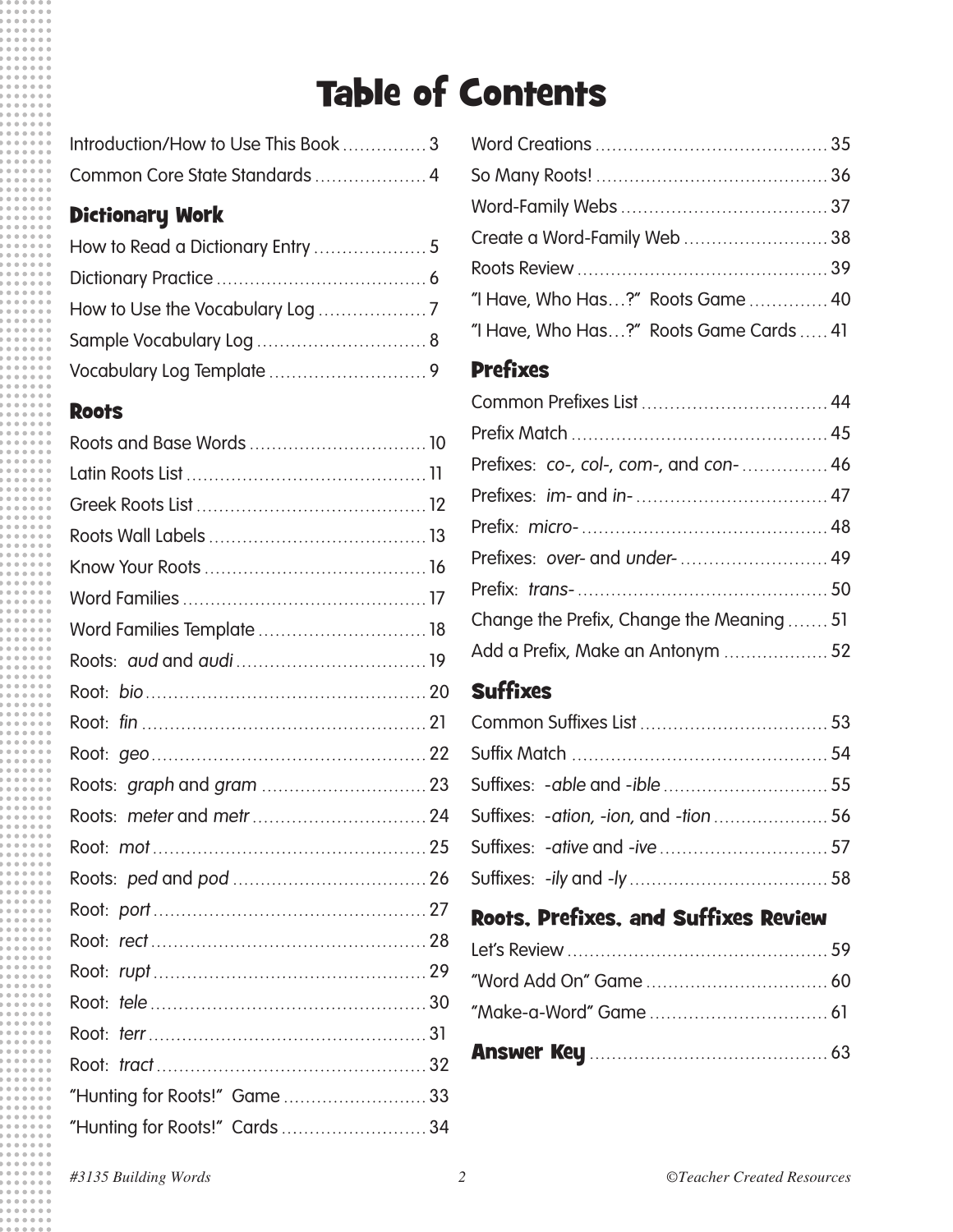| Name:                 |                    |                                                               |                                                                                            | <b>Sample Weaktharg Log</b><br><b>Date:</b> |
|-----------------------|--------------------|---------------------------------------------------------------|--------------------------------------------------------------------------------------------|---------------------------------------------|
| <b>Featured Root:</b> | scrib/script       |                                                               | Meaning: to write                                                                          | Latin<br>Origin:                            |
|                       |                    |                                                               | Vocabulary Log                                                                             |                                             |
| <b>Words</b>          | Parts of<br>Speech | <u>ဖ</u><br>Definition                                        | Sentences                                                                                  | <b>Picture It</b>                           |
| inscribe              | verb               | words<br>to write or carve<br>onto something                  | My parents' wedding date is<br>inscribed on their wedding<br>rings.                        | 1980<br>$\sigma$ ec 5,                      |
| prescribe             | verb               | to give written permission for<br>using medicine or treatment | The doctor can prescribe<br>medicine that will help you<br>feel better.                    |                                             |
| scribe                | noun               | copies documents by hand<br>someone who writes or             | invented, soribes had to write<br>letters and books by hand.<br>Before computers were      |                                             |
| transcript            | noun               | a written record of official<br>information                   | A <u>transcript</u> from your school<br>is an official record of the<br>grades you earned. |                                             |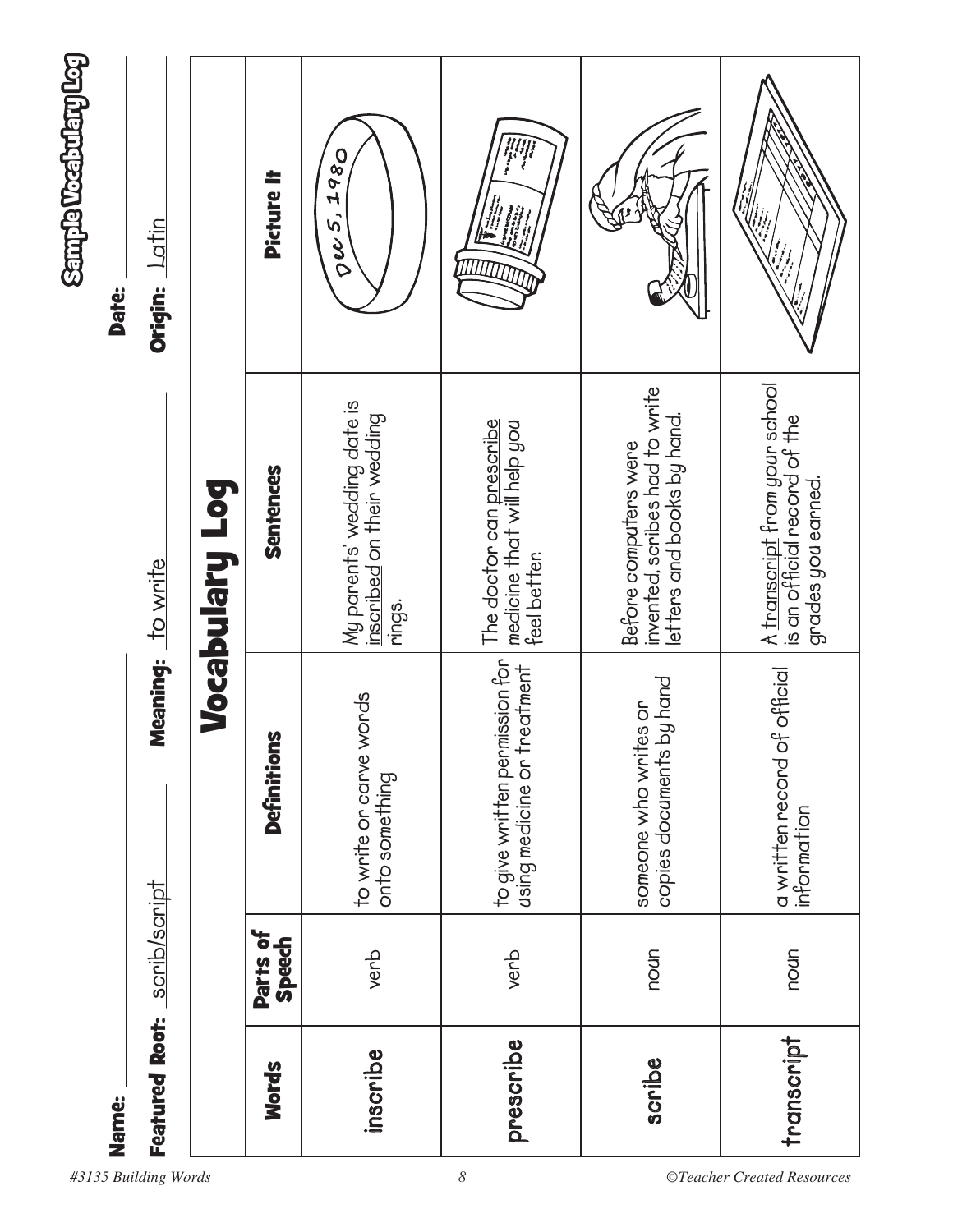

# Root: rect

计主中分子式 Quick Lesson—The Latin root **rect** means **straight**, **rule**, or **guide**.

**Example:**  $di + rect = direct$   $\rightarrow$  To be direct means to get straight to the point.

**Sentence:** The clerk directed him down the right aisle in the store.

**Directions:** Solve the clues to fill in the crossword puzzle. Every word in the puzzle contains the root **rect**. Use the words from the Word Bank.



### Rect Crossword

#### **Across**

- 2. the route taken to get somewhere
- 4. to point someone towards a different area or a different goal
- 6. having no mistakes
- Down
	- 1. not directly caused by something
	- 2. a book that lists people or organizations alphabetically
	- 3. a plane shape with four sides and four right angles
	- 5. to be upright or straight

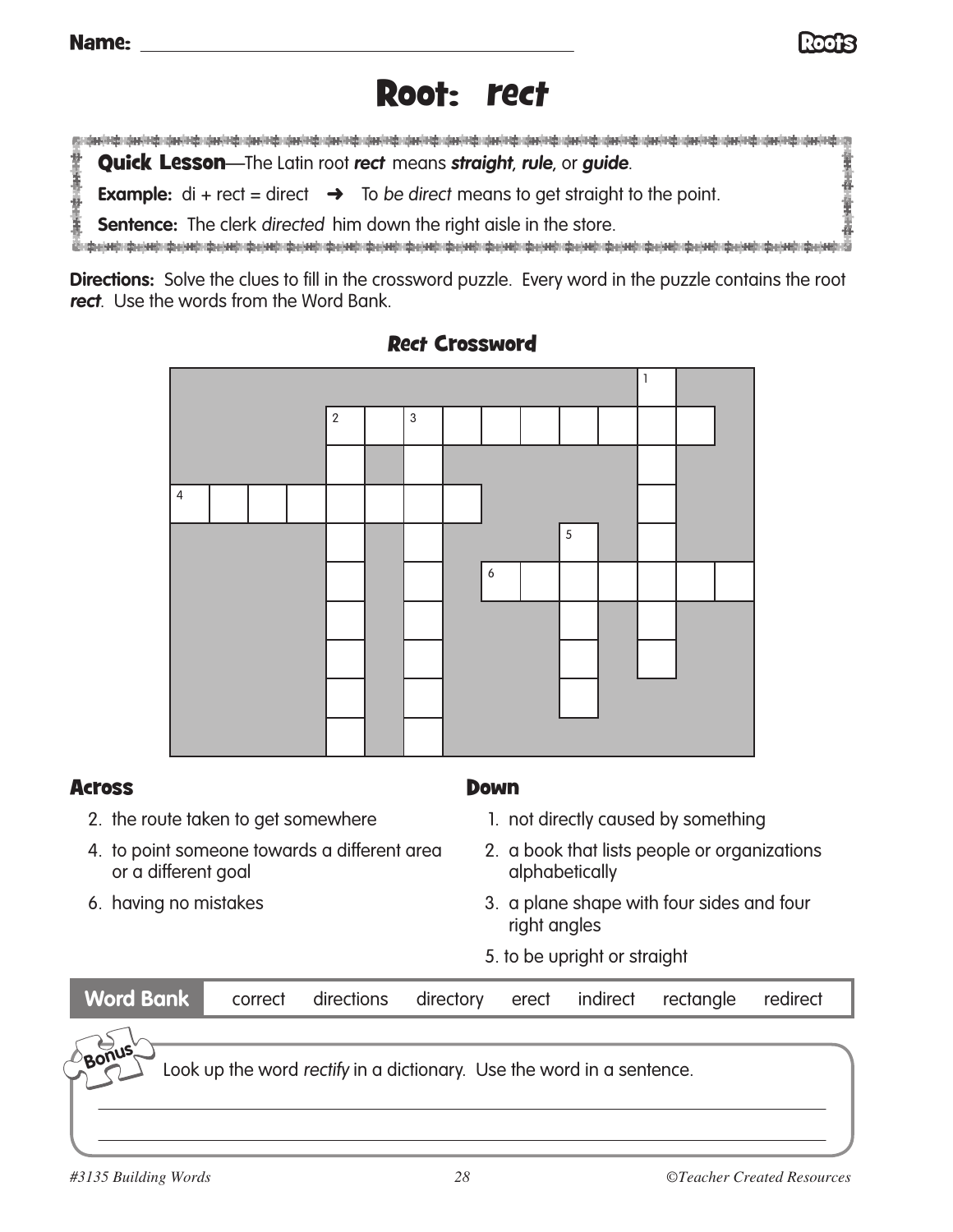

# Word Creations

计主编码 计字母 **Quick Lesson**—Roots can be combined to make larger words. **Example:** tele (distant) + graph (writing) = telegraph  $\rightarrow$  A telegraph is a system for sending a message far away. Đ

**Sentence:** Before texting, people used telegraphs to share very important news. **The construction of the construction** 

**Directions:** Look at your Roots Lists and see which roots can be combined to make words. You may add prefixes and suffixes to the new word if you like.



**Directions:** Now have some fun. Attach two or three Greek or Latin roots from your lists to create new "made-up" words. These should not be real words found in the dictionary, but words that you made up. Write a definition for each word based on the roots you used.

**Example:** tele (distant) + vid (to see) + mit (to send) = televidmit which means to see someone sent far away

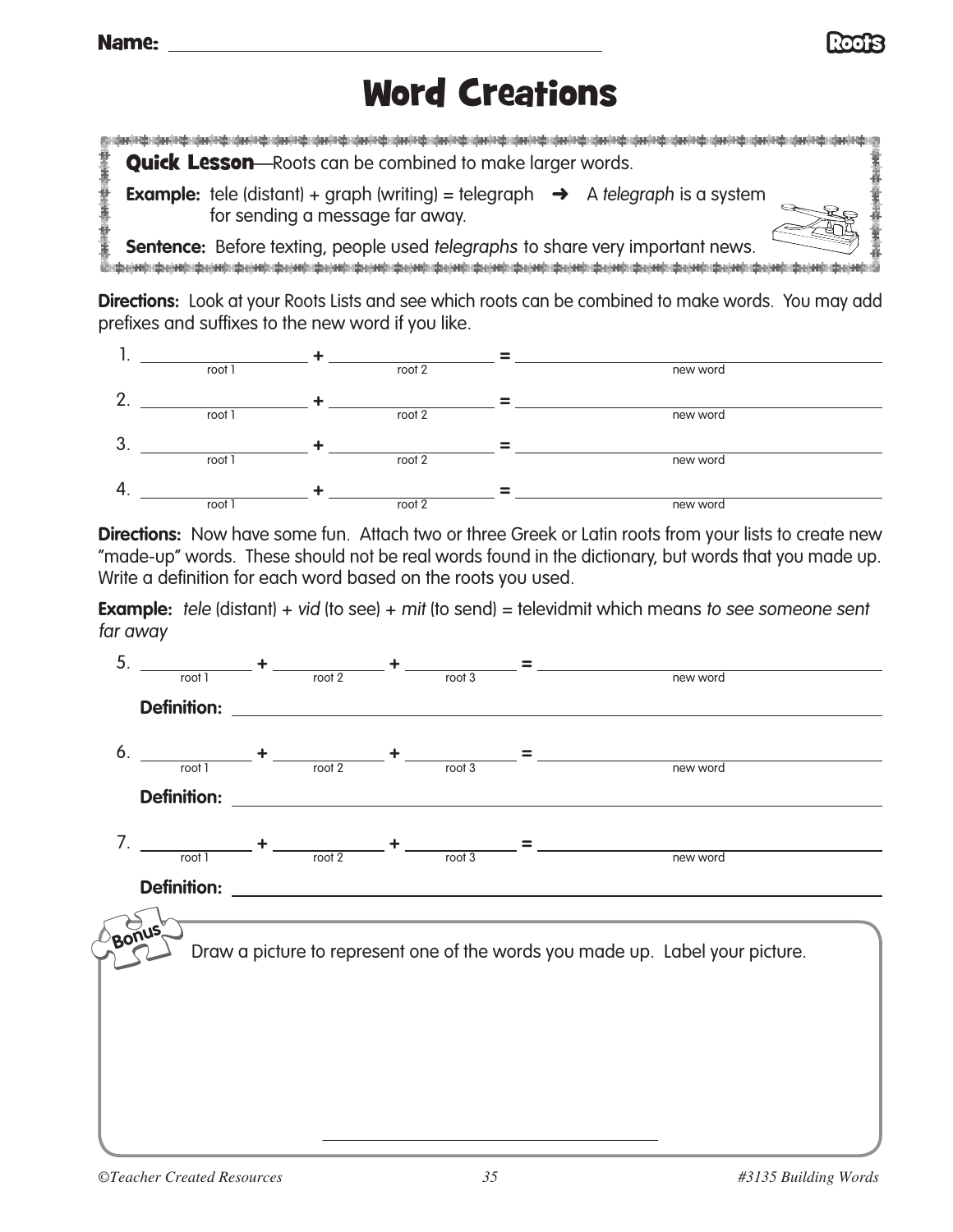

# Prefixes: co-, col-, com-, and con-

计连接通信 计连接连接 Quick Lesson—The prefixes **co-**, **col-**, **com-**, and **con-** can all mean **with** or **together**. As words evolved, one of the variations of these prefixes was chosen over another because it made the word easier to pronounce.

**Examples:** Coalition is easy to say but colalition is more difficult. And construct seems easier to say than colstruct, doesn't it?

**Directions:** Match the words in the Word Bank to one of the definitions in the column on the right.

**Word Bank**

| 1. coalition                                                                                                   | a.) bring together, merge                                |
|----------------------------------------------------------------------------------------------------------------|----------------------------------------------------------|
| 2. coexist ___________                                                                                         | (b.) exist together or at the same time                  |
| 3. collaborate ______                                                                                          | c.) gather together                                      |
| 4. combine ________                                                                                            | d.) join, fasten, or link together                       |
| 5. companion _____                                                                                             | e.) make or build                                        |
| 6. connect __________                                                                                          | (f.) person who accompanies another                      |
| 7. construct _________                                                                                         | g.) person who writes with another author                |
| 8. coincidence ______                                                                                          | (h.) press together                                      |
| 9. collect __________                                                                                          | (i.) two things occurring at the same time               |
| 10. compress _________                                                                                         | (i.) union; group getting together for a special purpose |
| 11. coauthor $\frac{1}{\sqrt{1-\frac{1}{2}}\cdot\frac{1}{\sqrt{1-\frac{1}{2}}}}$                               | (k.) work together                                       |
| reading the second contract of the second contract of the second contract of the second contract of the second |                                                          |

**Directions:** Many words can be made using the prefix **con** which means **with** or **together** and the Latin root **tract** which means **drag** or **pull**. Define each of the words below.

|       | 13. contractor (n.)                                          |
|-------|--------------------------------------------------------------|
|       |                                                              |
|       |                                                              |
| Bonus | Use the words coworker and cooperate together in a sentence. |